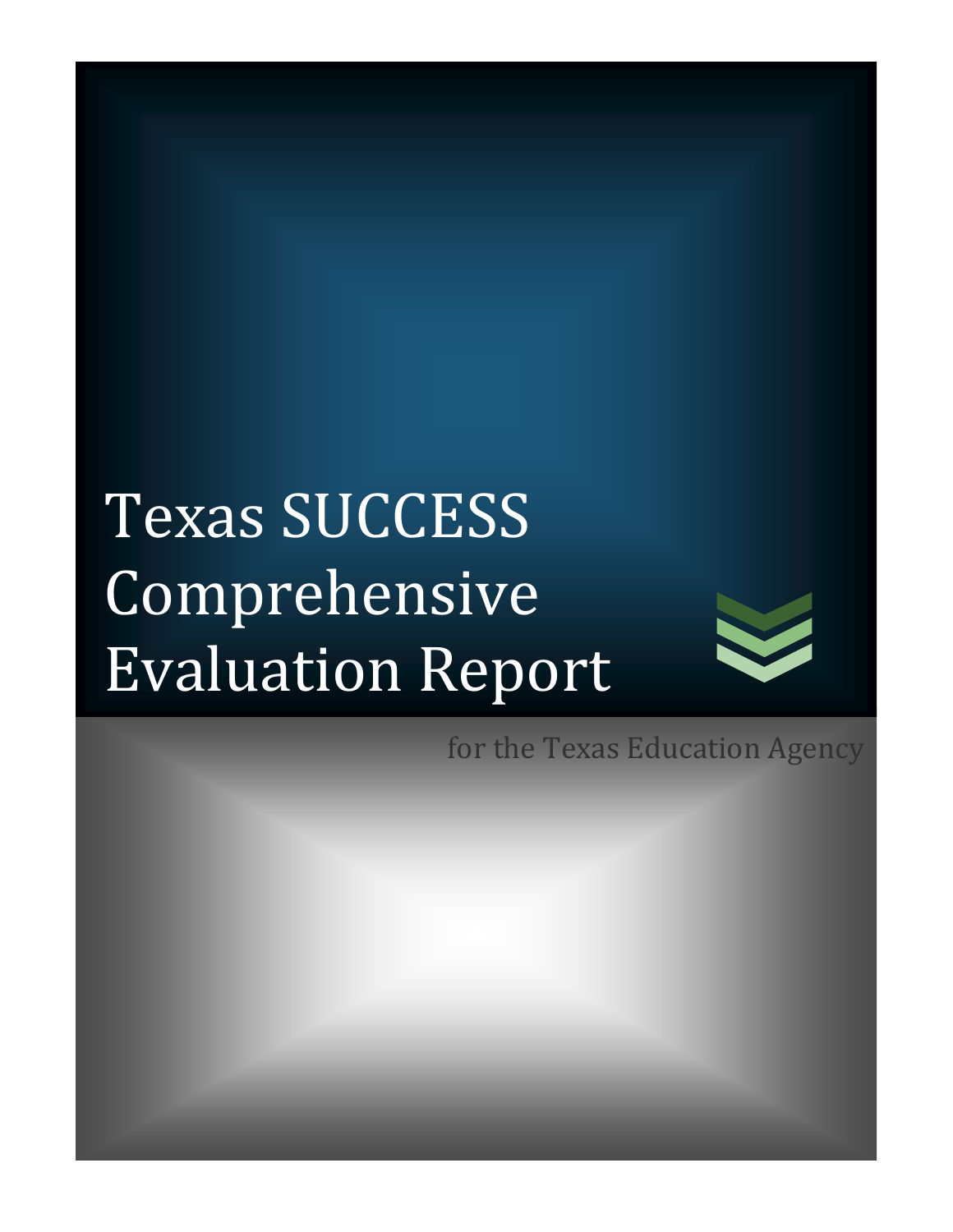# **Texas SUCCESS Comprehensive Evaluation Report**

## **Contributing Authors**

Marshall Garland Joseph Shields Eric Booth Shana Shaw, Ph.D. Karin Samii-Shore

## **Submitted By:**



Austin, Texas 78746 www.gibsonconsult.com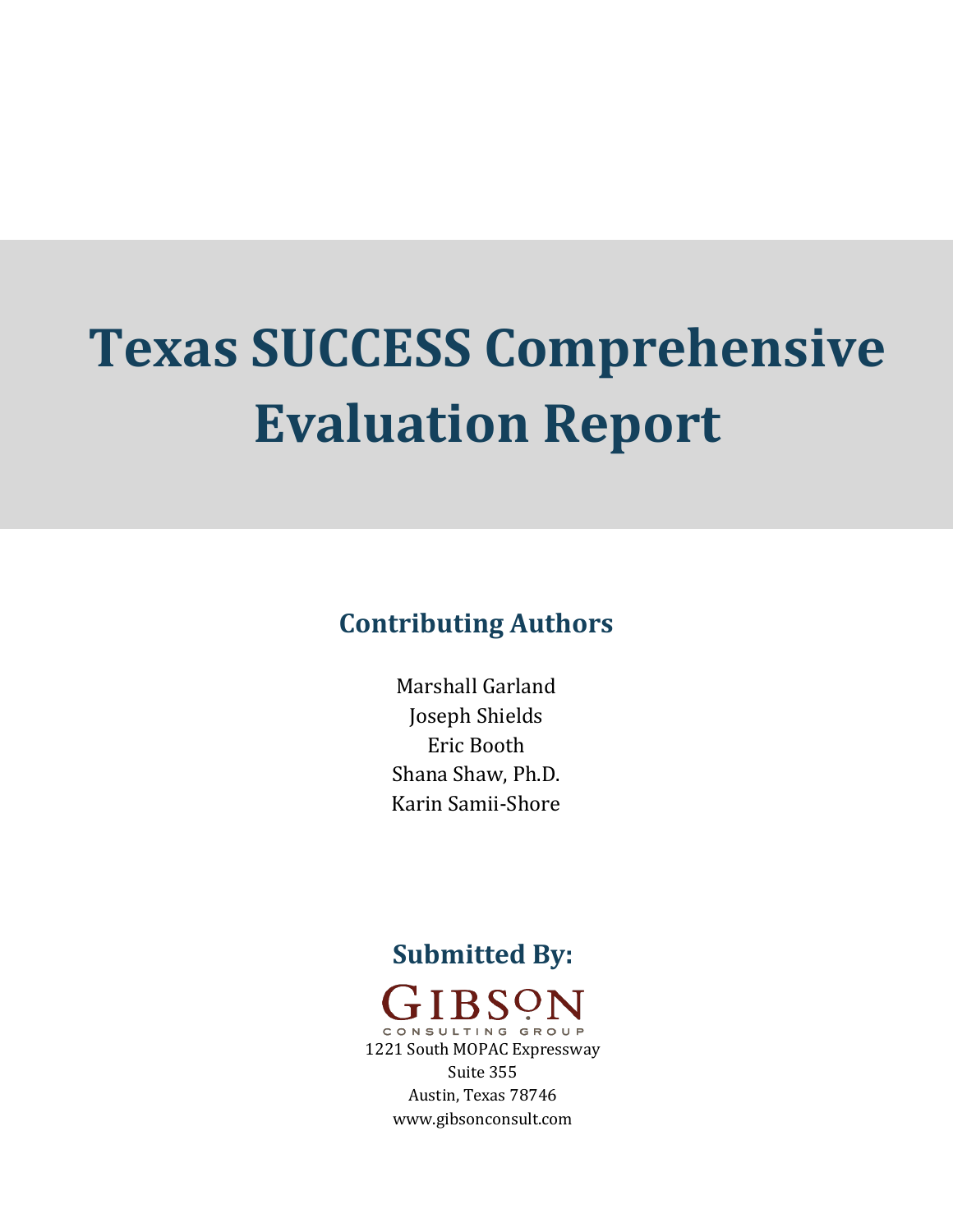# Acknowledgements

The authors of this report are grateful to the many organizations, school districts, and individuals who have contributed to this report. Staff from Istation Reading and Think Through Math provided the evaluation team with system usage data and generously donated their time to discuss technical issues related to the students-level usage and performance data generated for each of the online systems. Personnel from selected school districts and campuses across the state campuses directly assisted the evaluation by participating in telephone interviews, which provided valuable data to the research team. This report is sponsored by the Texas Education Agency, and many staff were involved in providing data for analysis, and feedback on results.

**Copyright © Notice** The materials are copyrighted © and trademarked ™ as the property of the Texas Education Agency (TEA) and may not be reproduced without the express written permission of TEA, except under the following conditions:

- 1) Texas public school districts, charter schools, and Education Service Centers may reproduce and use copies of the Materials and Related Materials for the districts' and schools' educational use without obtaining permission from TEA.
- 2) Residents of the state of Texas may reproduce and use copies of the Materials and Related Materials for individual personal use only without obtaining written permission of TEA.
- 3) Any portion reproduced must be reproduced in its entirety and remain unedited, unaltered and unchanged in any way.
- 4) No monetary charge can be made for the reproduced materials or any document containing them; however, a reasonable charge to cover only the cost of reproduction and distribution may be charged.

Private entities or persons located in Texas that are **not** Texas public school districts, Texas Education Service Centers, or Texas charter schools or any entity, whether public or private, educational or non-educational, located **outside the state of Texas** *MUST* obtain written approval from TEA and will be required to enter into a license agreement that may involve the payment of a licensing fee or a royalty.

For information contact: Office of Copyrights, Trademarks, License Agreements, and Royalties, Texas Education Agency, 1701 N. Congress Ave., Austin, TX 78701-1494; phone 512-463-9270 or 512-936-6060; email: [copyrights@tea.t](mailto:copyrights@tea.)exas.gov.

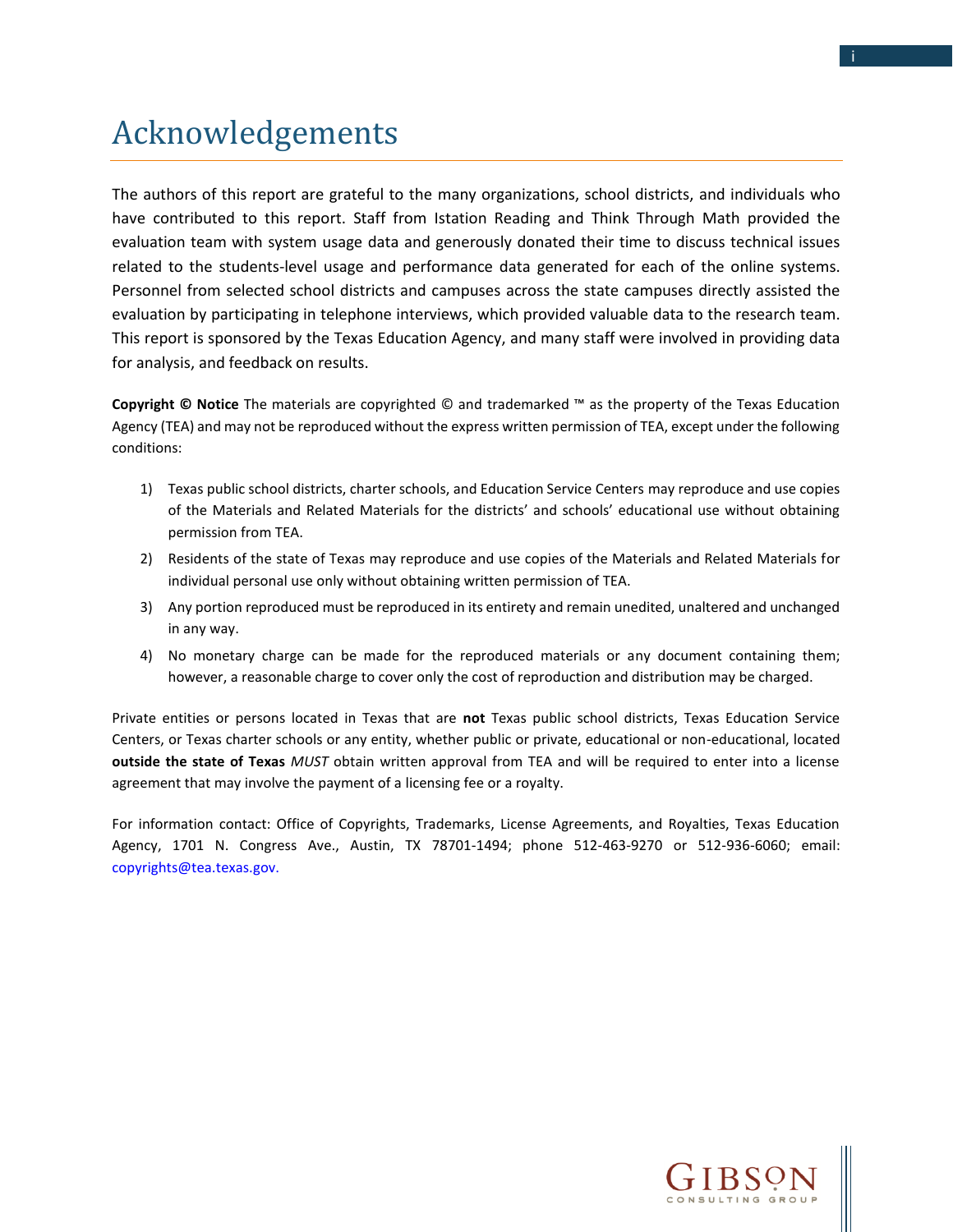# Executive Summary

## **Background**

The Texas Students Using Curriculum Content to Ensure Sustained Success (SUCCESS) program offers state-funded access to computerized interactive mathematics and reading programs provided by two vendors—Istation Reading (Istation) and Think Through Math (TTM)—to all Texas public school students in Grades 3-8. Istation and TTM are adaptive programs designed to support student achievement by adjusting content based on student skill level and incorporating assessments to track student performance changes. When these online programs were selected by the Texas Education Agency (TEA) for the Texas SUCCESS initiative, the correlation between Istation and TTM content and the Texas Essential Knowledge and Skills (TEKS) for reading and mathematics was documented.

In fulfillment of Rider 50 (General Appropriations Act, Article III, 83<sup>rd</sup> Texas Legislature) Gibson Consulting Group, Inc. (Gibson), in partnership with Shore Research, Inc. (Shore), employed a mixed-methods approach to evaluating the Texas SUCCESS program implemented in school districts across the state. The evaluation plan incorporated in-depth examinations of the Texas SUCCESS program through a number of different sources, including online system usage and student growth data, interviews with district and campus academic intervention staff in local education agencies using the programs, and extensive analysis of student outcomes data related to the 2013-14 State of Texas Assessments of Academic Readiness (STAAR®) performance. Usage and outcomes for the two online learning programs (i.e., Istation and TTM) were examined in great detail by the evaluation team.

## **Key Findings**

#### **Reading**

Istation is a supplemental reading program that provides computer-adaptive instruction in an animated environment that designed to improve phonemic awareness, alphabetic knowledge, vocabulary, and reading comprehension. Although Istation includes curricular materials for Grades Pre-Kindergarten through 8, it is offered free-of-charge to Texas public school students in Grades 3-8 as part of the Texas SUCCESS program. Istation includes an integrated assessment tool, administered monthly or upon log-in if more than a month has passed, that tailors the program's curriculum to address students' individual academic needs. The Istation vendor recommends that elementary school students receive a minimum of 250 minutes of exposure to the Istation curriculum and middle school students use the system for a minimum of 200 minutes.

#### **Istation System Usage and Implementation**

In 2013-14, the vast majority (87%) of students in Grades 3- 8 across the state were registered to use the Istation *While 87% of students across the state enrolled in Istation, just over half used the system.* 

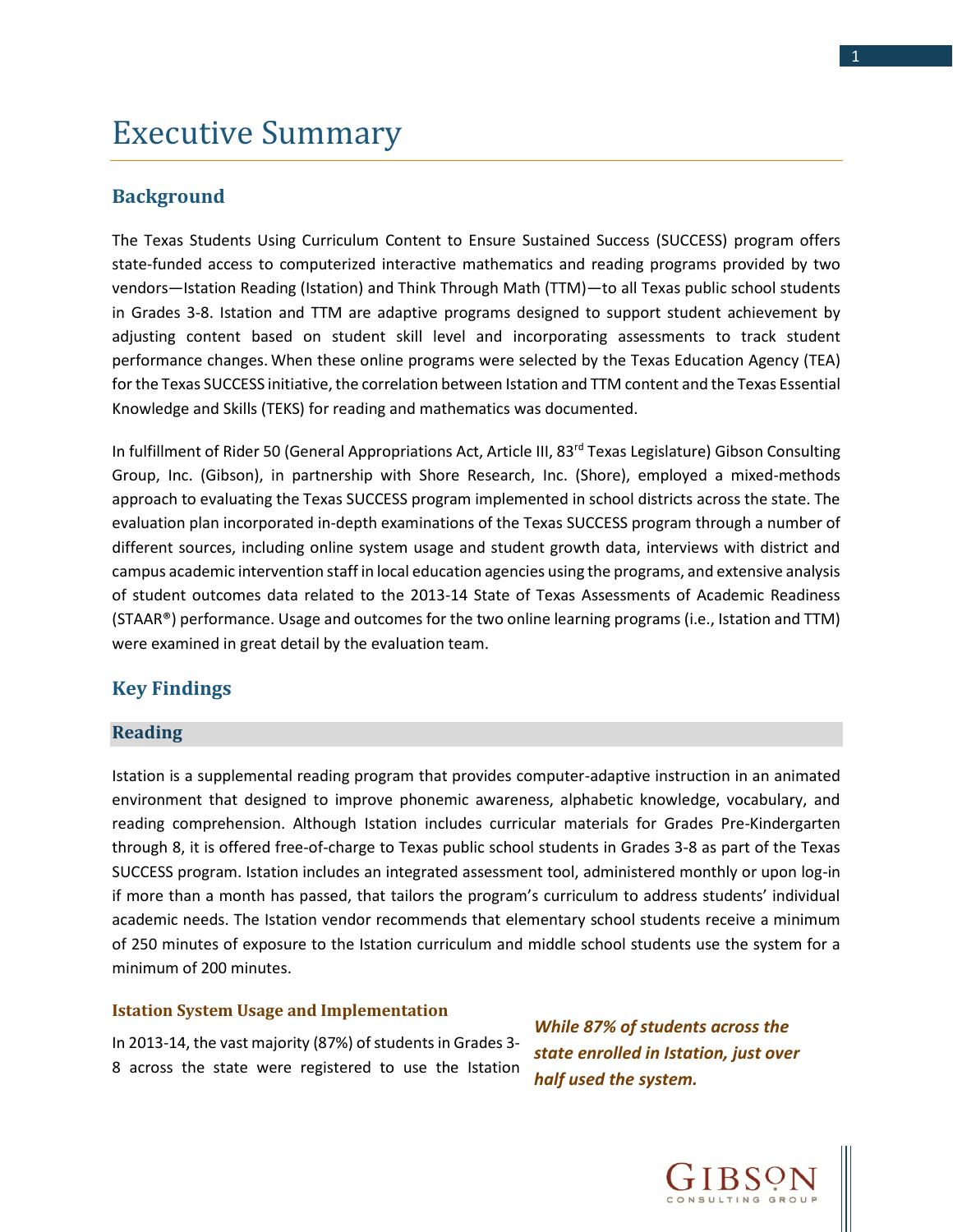system; however, just over half (55%) actually logged into an Istation curriculum session.

*More elementary school students used Istation—and they used the system more frequently and for longer periods of time—than middle school students. Across all grades, lower performing and at-risk students were more likely to be identified to use Istation.*

System usage varied widely across grade levels, school characteristics, and student groups. Students in elementary grades were much more inclined to attempt one or more curriculum sessions (67% to 71%, depending upon grade level) than students in middle schools (35% to 46%). Also, elementary school students logged longer and more frequent curriculum sessions compared to students in middle grades. Approximately one third (33%) of the students in Grades 3-5 met the recommended minimum usage threshold of 250 minutes for elementary school students, compared to just 10% of students in Grades 6-8 who met the recommended minimum usage threshold of 200 minutes for middle school students. Differences in Istation usage were also

observed across different types of schools, with Title I schools, schools rated as *Improvement Required*, and schools in urban districts using the system at higher rates than other campuses. In addition, geographic differences in usage and attendance at Istation-related professional development were observed.

Variation in system usage was also observed when various student characteristics were taken into account, showing that lower performing students and students classified as English Language Learners (ELL) were more likely to be identified for Istation. Students in the bottom quartile of 2012-13 STAAR-Reading scores were substantially more likely to use Istation, and to use it more frequently, than students in upper quartiles of STAAR performance, a difference that was substantially larger for students in middle school grades. Likewise, students retained in grade in a prior school year and students classified as ELL used the system at higher rates than other students. The differences between ELL and non-ELL students were larger at the middle school level.

To gain a better understanding of reasons for variation in Istation usage across Texas campuses, the evaluation team conducted telephone interviews with reading interventionists responsible for implementing Istation and other reading programs in their respective districts and schools. At both the campus- and district-levels, most interviewees noted that schools had sufficient instructional staff to implement Istation. What is more, most interviewees did not cite issues with internet connectivity—80% of campus staff were satisfied with connectivity at their schools. However, just 55% of school staff noted that they had an adequate number of computers or laptops to effectively implement Istation at their campus. This shortage of computers was noted as an issue more frequently by staff at campuses using Istation at low levels, as well as staff at middle school campuses.

*Most interviewees felt that they had sufficient instructional staff to implement Istation, but cited that a shortage of computers was a challenge for implementation.*

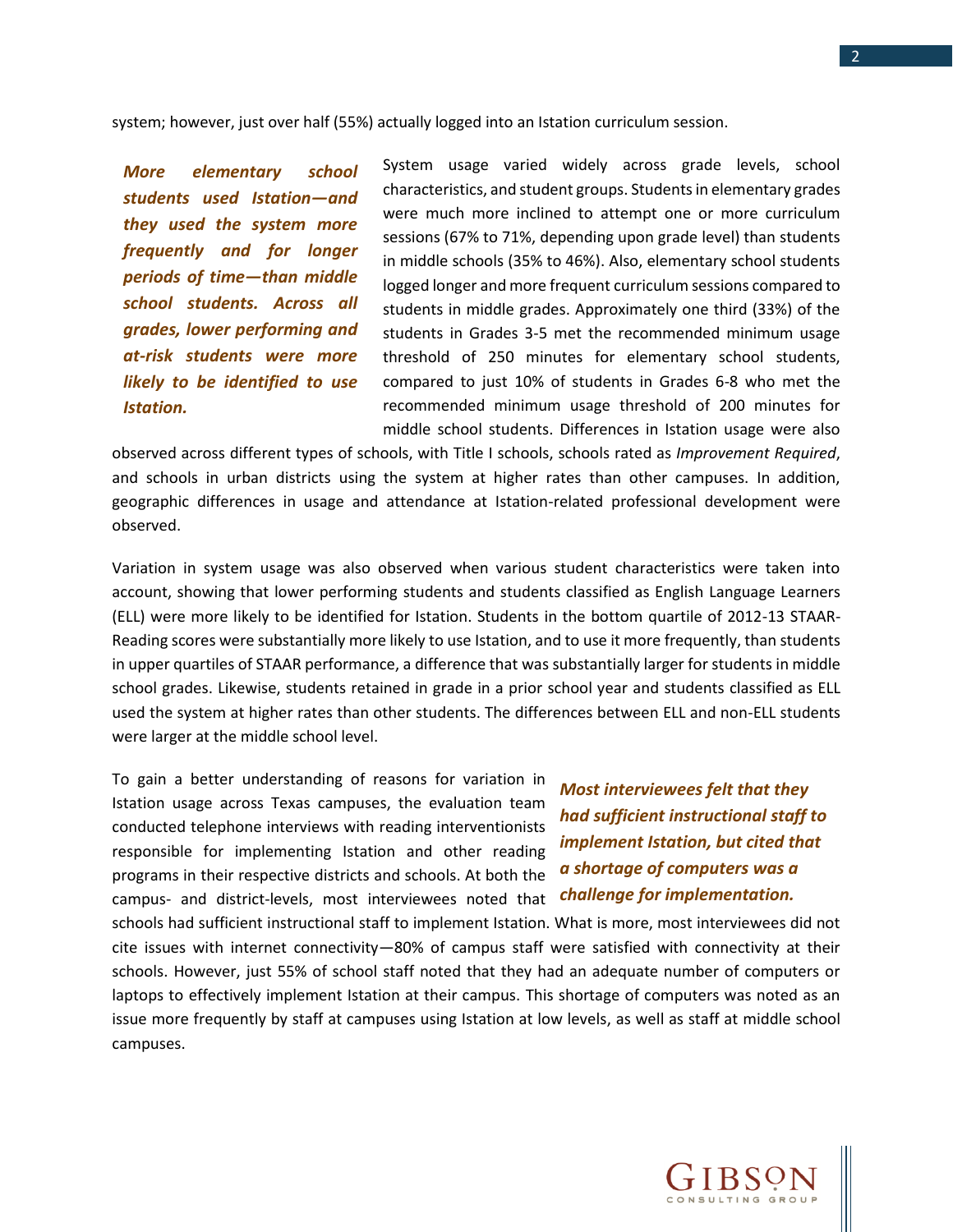In addition to inquiries regarding support for Istation implementation, the research team asked interviewees about various professional development offerings on the programs, which were made available to district and campus staff across the state in both the 2012-13 and 2013-14 school years. In total, approximately 469 school district and charter school organizations—representing 46% of districts in the state—took advantage of these trainings. Region 20 education service center (ESC 20, San Antonio) also served a technical support function for districts and campuses that had questions about the programs. Campus staff tended to rate the support, training, and technical assistance from the Istation vendor fairly low, with just 36% reporting that they were "very satisfied." Satisfaction rates regarding ESC 20 telephone support were higher (61% of interviewees stated that they were "very satisfied" with the support).

In terms of actual implementation, campuses made the bulk of decisions regarding how Istation was used, with interviewees commonly noting that they used both the instructional and assessment-based features of Istation and that the system was typically used to support regular classroom instruction, though the settings in which the system was used varied by school level. Almost half of middle schools used Istation exclusively in computer labs, while less than 10% of elementary schools did so. In elementary schools, Istation was typically used in blended classroom settings (i.e., classrooms with dedicated computers). Middle schools were also more likely to report identifying students for Istation based on prior performance on standardized tests. Other variations in implementation were tied to levels of system use. For example, low Istation usage campuses were less likely to report using the system for the entire 2013- 14 school year. Regarding other reading interventions and programs, only 8% of school staff reported using only Istation, while 92% indicated that they used at least one other reading program.

#### **Istation Student Outcomes**

l

#### *Changes in Istation Assessment Performance*

To examine relationships between Istation use and gains on reading assessments administered via the program in 2013-14 (i.e., the Istation Indicators of Progress (ISIP)), the evaluation team first assessed the frequency and timing of Istation use and assessment administration among elementary and middle school Istation users. Roughly 90% of elementary students took at least two Istation assessments, while the same was true of 70% to 80% of middle

*Istation use was more widespread in elementary grades and more prevalent among lower performing students in middle grades.* 

school students (depending on grade level). In general, this confirms that Istation use was more widespread in elementary grades and more targeted in middle grades, with middle grade students from lower performance ISIP tiers engaging with Istation more frequently than their peers in higher performance ISIP tiers.<sup>1</sup>



<sup>&</sup>lt;sup>1</sup> Students were required to take an ISIP assessment at least once per month, or after more than one month of not logging in to the system.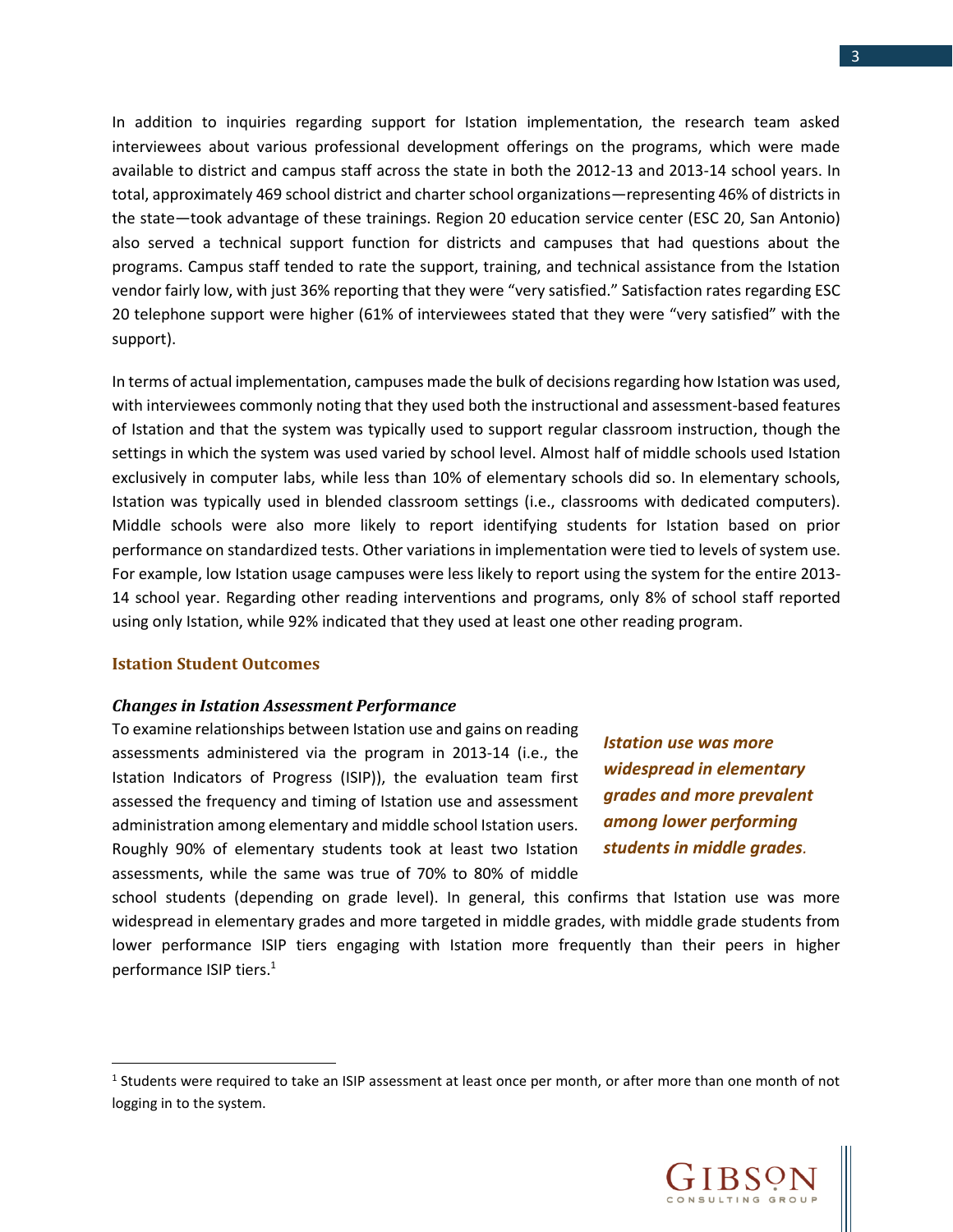*Descriptive trends showed that, while 70% of students remained in the same performance tier between their first and last Istation assessment, the largest gains were observed among students with more elapsed time between assessments.*

Reading gains on the ISIP were assessed among those students who took at least two ISIP assessments. About 70% of students remained in the same performance tier between their first and last assessments.<sup>2</sup> This is not to say that there were no gains on the ISIP—gains were demonstrated across all grades, with the

largest gains shown among students with more elapsed time between their first and last assessments. That is, gains were largest among students who took their first ISIP assessment in September and their last assessment in May (nine months between first and last assessments). Students with an eight or nine month gap between their first and last assessment were more likely to use the system more frequently and with more intensity during this period than students with a smaller gap. In addition, the longer the span between students' first and last assessment, the more classroom instruction and content they have been exposed to in school, and within the Istation. Both of these likely contribute to how much a student improves on the ISIP assessments. Irrespective of the number of system usage minutes, students demonstrated considerable growth on the assessment based on the amount of time that elapsed between the first and second assessments.

With the exception of Grades 3 and 8, there were not clear relationships between Istation use and performance on the Istation assessments. In most grades, students' use of the system was not significantly related to how well they performed on the assessments. That said, in Grade 3, increased use was positively correlated with gains in Istation assessments, regardless of the time elapsed between a student's first and last assessment. Patterns in Grade 8 were less straightforward, with only slight gains demonstrated among students, and then only among students who used the system for

 $\overline{\phantom{a}}$ 

*No clear relationships were observed between students' use of Istation and their performance on Istation assessments, except for small effects seen in Grades 3 and 8.* 

long periods of time and had nine months between their first and last assessments.

#### *Relationships between Istation Usage and Performance on the STAAR-Reading Assessment*

Descriptive results showed that higher levels of Istation usage was associated with poorer reading performance, except in Grades 7 and 8. In those grades, students who used the system for 300 or more minutes had descriptively better gains than their peers.<sup>3</sup> This may be a result of lower performing students using Istation more intensively. Since descriptive analyses did not account for other observable factors



<sup>&</sup>lt;sup>2</sup> It is not unexpected that the majority of students would remain in the same performance tier because it is likely that students either at the top or the bottom of their starting performance tier would be most susceptible to movement from one tier to another (either up or down).

<sup>&</sup>lt;sup>3</sup> In the descriptive analyses, this may be a result of lower performing students using Istation more intensively. However, the relationship held when statistical models controlled for prior achievement on the STAAR-Reading assessment.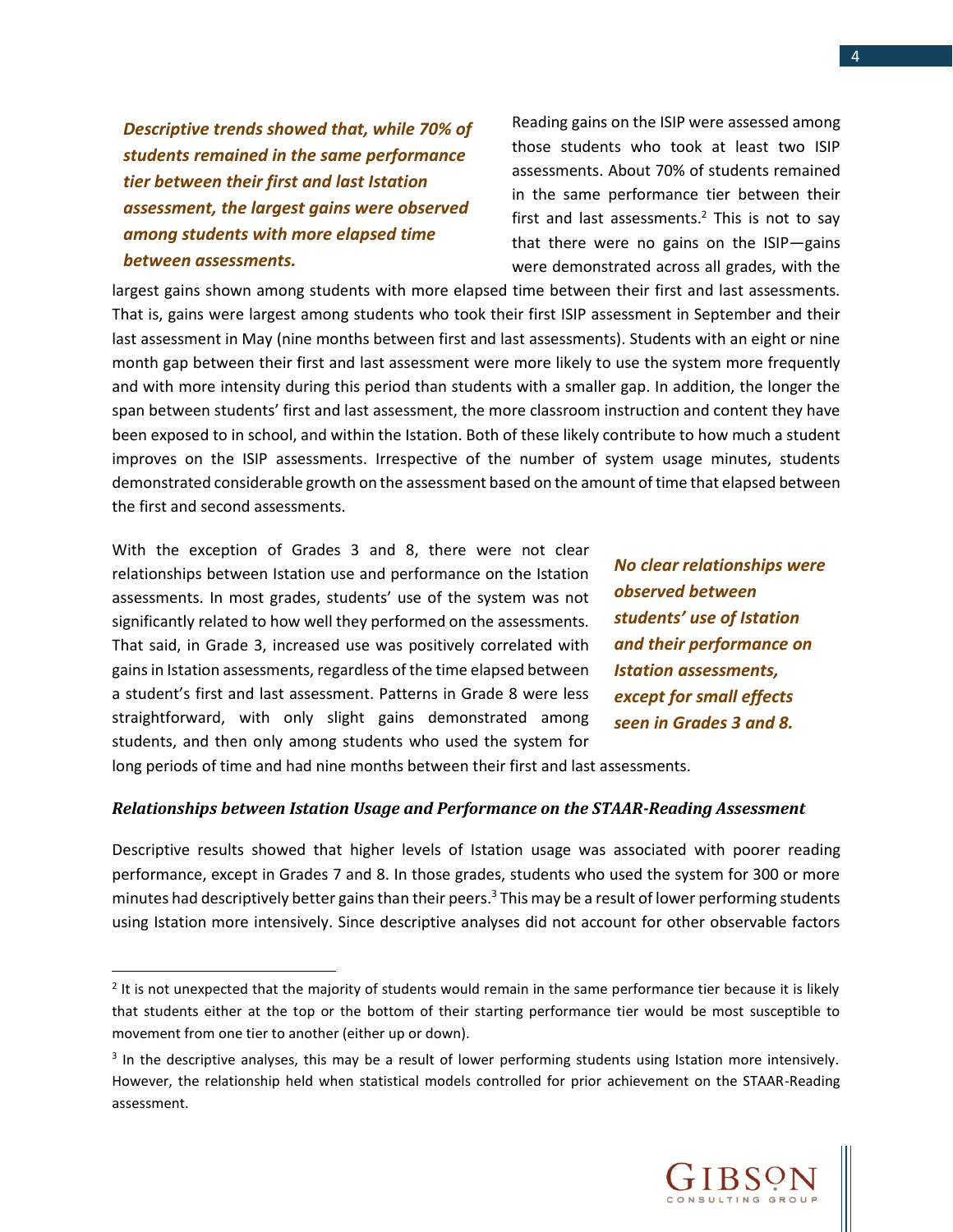that can also influence student achievement, statistical models were designed to take into account other factors (student-level and school-level) when considering direct relationships between Istation use and reading gains. Several different methods of measuring achievement outcomes and Istation participation were used in the models to more accurately reflect the nature of changes in student performance and the manner in which Istation was used. In particular, the results below reflect the most precise measurement of student reading outcomes; that is, reading gains that were measured in ways that allowed growth expectations to be different for students based on their 2012-13 STAAR-Reading performance.

## *Advanced statistical models—which accounted for other observable factors that may influence outcomes, such as students' prior STAAR-Reading performance—showed that, generally irrespective of usage, students using Istation in Grades 4-6 demonstrated less growth on STAAR-Reading than students who did not use Istation. Although not substantial, students in Grades 7 and 8 demonstrated more growth on STAAR-Reading than students who did not use Istation. Descriptively, in Grades 7 and 8, students who used the system 300 or more minutes had higher descriptive reading gains than students who did not use Istation.*

Across different model specifications and different categorizations of student performance and program participation, statistical modeling results for students in elementary grades were consistent with descriptive results. Istation use was associated with statistically significant smaller reading gains on STAAR among students in Grades 4 to 6.<sup>4</sup> In models where reading achievement was measured in light of students' prior performance, results in Grades 7 and 8 were small and significantly positive. Istation usage had small, positive associations with reading gains among students in Grades 7 and 8.

To address whether relationships between reading gains and different measures of Istation usage varied by student groups, three separate models were analyzed to assess relationships between Istation use and reading achievement, among students by ethnicity, ELL status, and economically disadvantaged status. Results demonstrated largely negligible variability in Istation usage and reading gains among different student groups, with a few exceptions. In Grades 4 and 7, negative relationships

 $\overline{a}$ 

*With few exceptions, no significant differences emerged among students from different groups in terms of relationships between use of Istation and STAAR-Reading performance.* 

between Istation usage and reading gains among ELL versus non-ELL students were statistically significant, meaning that additional time on the system was associated with smaller reading gains among students identified as ELL compared to non-ELL students. In Grade 5, African American students with higher Istation



<sup>4</sup> Across these analyses, effects were typically significant at a minimum of p<0.01, which means that there is less than a 1% chance that these findings were due to chance. It is also important to note, however, that statistical significance is heavily influenced by sample size, meaning that with the large samples used in these analyses, even small relationships between program participation and achievement outcomes may have registered as statistically significant.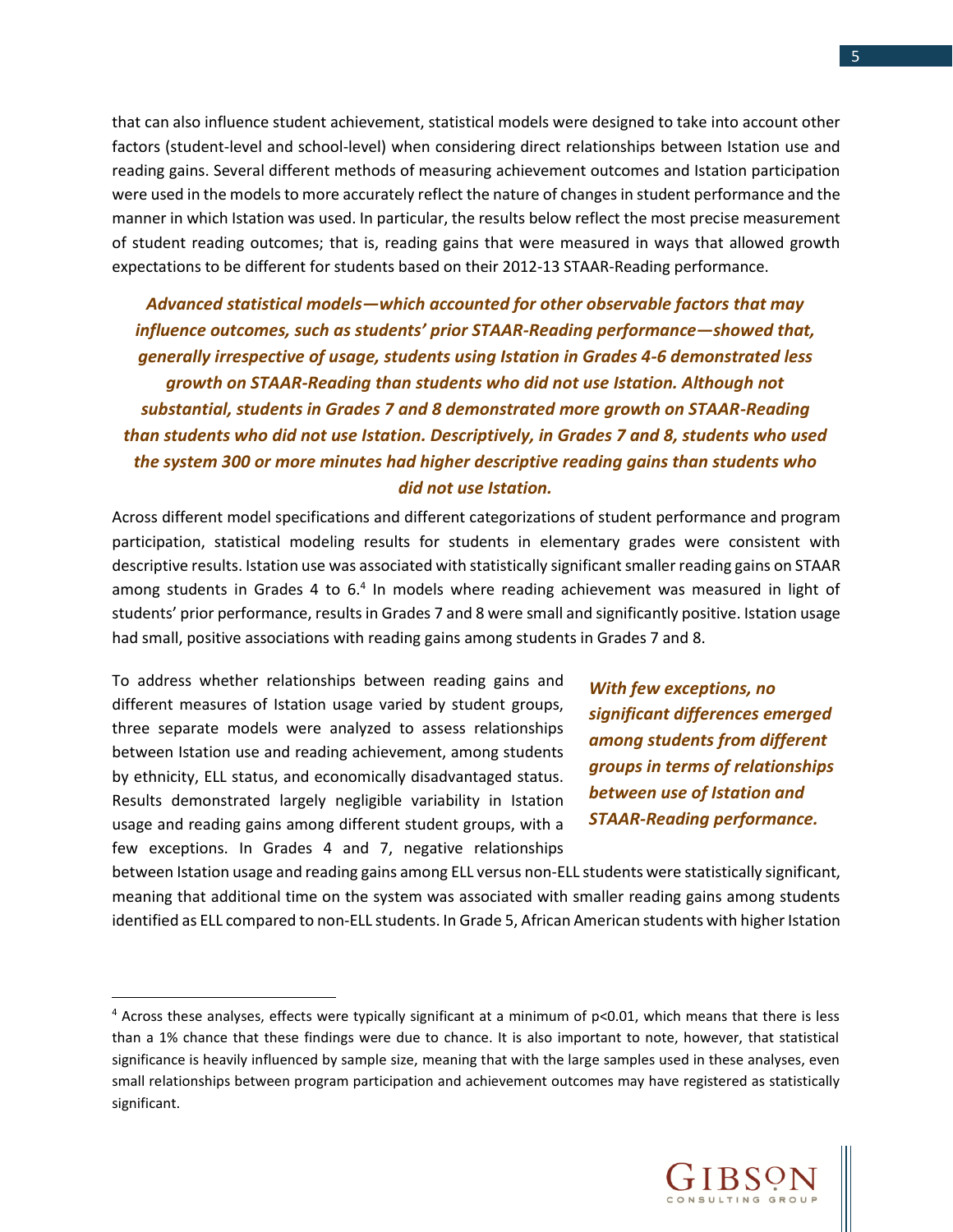usage demonstrated significantly larger, positive gains than Hispanic students with comparable Istation use. It is important to note that the practical significance of these associations was quite minor.

To further explore associations between Istation use and reading gains, five different—more precise measures of program participation were developed to analyze the effect of "dosage," or incremental increases and decreases in Istation usage.

## *Considering different intensities of Istation use—or "dosage"—students in Grades 4 and 5 who used Istation more intensely demonstrated less growth on STAAR-Reading than nonusers, while greater intensity of Istation use among students in Grades 7 and 8 was associated with small positive gains on STAAR-Reading compared to non-users.*

In Grades 4 and 5, each Istation dosage measure was significantly and negatively related to student gains in reading, although the magnitude of the relationships was small. Average negative effects were larger for Grade 4 students than for students in Grade 5. In Grades 7 and 8, dosage effects were positive and statistically significant across each measure of usage intensity. As with previously observed relationships between Istation use and reading outcomes, these effects remained small.

## *Relationship between Consistency and Timing of Istation Usage and Performance on the STAAR-Reading Assessment*

To assess whether consistent and timely Istation use was associated with better reading outcomes, two

additional measures of Istation usage were created: usage *proximity* to the STAAR test administration and use *continuity* throughout the school year.<sup>5</sup>

In Grades 4 and 5, continuous usage was significantly associated with smaller reading gains, although the magnitude of the relationships was small. In Grades 7 and 8, the relationship between usage continuity and reading gains *Consistent use of Istation through the school year was associated with smaller reading gains in Grades 4 and 5, but with positive gains on STAAR-Reading among students in Grades 7 and 8.*

was positive, and gains were notably larger than those observed in Grades 4 and 5.

With regard to findings related to usage proximity to the STAAR test, no statistical association was found

*Using Istation in close proximity to STAAR administration was not associated with significant gains on STAAR-Reading performance.*

 $\overline{\phantom{a}}$ 

between Istation use by students in close proximity to the STAAR test and STAAR-Reading gains. This finding held across all grade levels.



 $5$  Continuity was defined as the number of months in which a student used Istation for at least 30 minutes per month.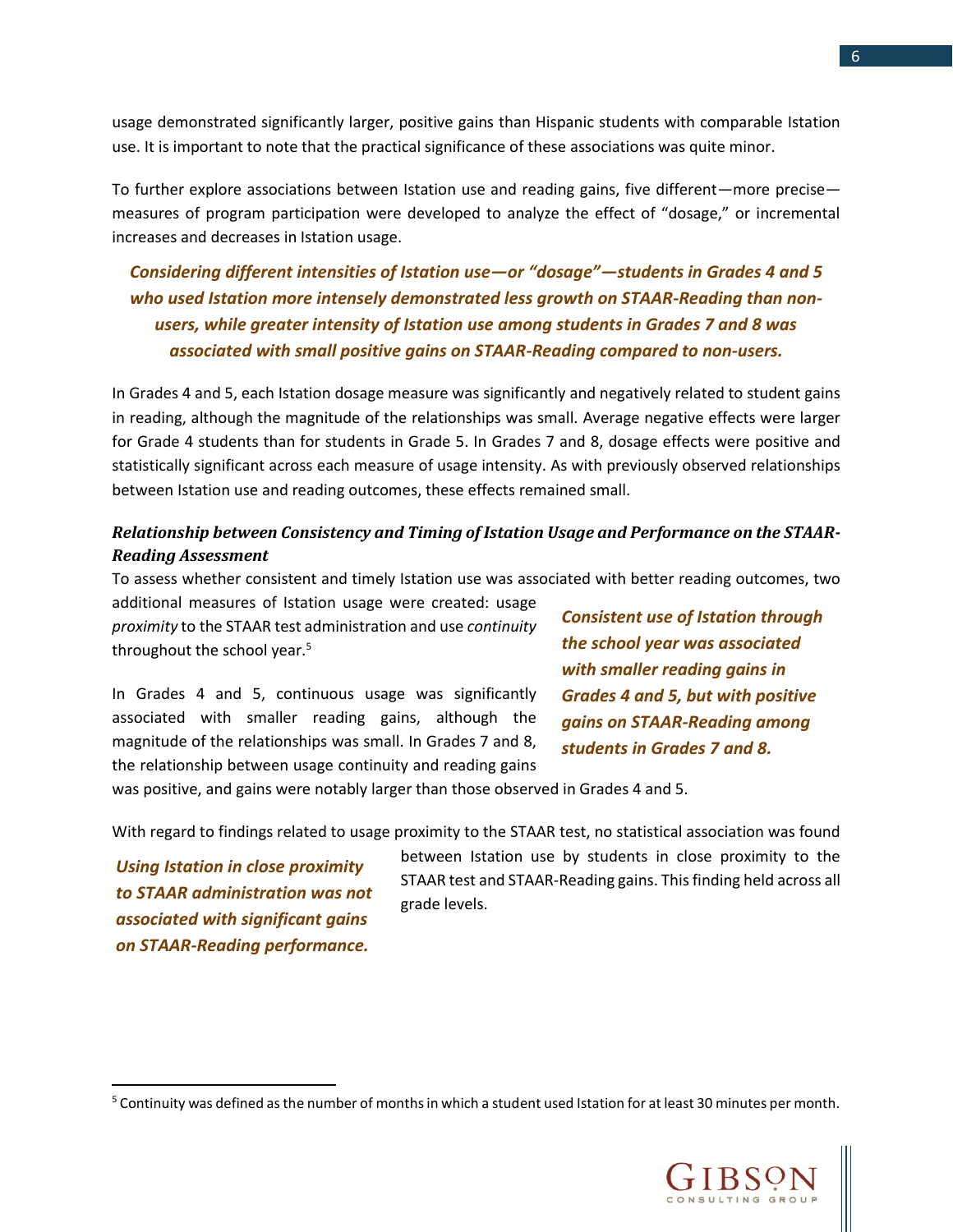## *Relationship between Istation Usage and Performance on the STAAR-Reading Assessment – Students at Risk of Being Retained*

The evaluation team also explored relationships between Istation usage—and usage intensity—and changes in student performance on STAAR-Reading between students at risk of being retained and those not at risk of being retained. *At-risk* was operationalized as students who, in 2011-12 or 2012-13, failed at least one STAAR-Reading assessment. Analyses were confined to students in Grades 5 and 8 in 2013-14 only—i.e., grades where promotion depends on whether students pass STAAR exams—and who were

*Students at risk of being retained in Grades 5 and 8 used Istation more intensively in 2013-14 than students not at risk of being retained. Among those categorized as at-risk, Grade 8 students who used Istation at high levels demonstrated better reading results than at-risk Grade 8 students who used Istation at lower levels.*

enrolled in schools where Istation was used.

Descriptive analyses demonstrated that, in Grades 5 and 8, just over 30% of students in 2013-14 were at risk of being retained. Also in both grades, students at risk of being retained had lower gains between 2012-13 and 2013-14 than students who were not at risk, with the largest gaps occurring among Grade 8 students. With regard to Istation use, at-risk students in both grades used the system more intensively in 2013-14 than their peers. And, among students who were at risk of being retained in grade, Grade 8 students who used the system at higher dosage levels demonstrated better gains than students who used the system at lower dosage levels.

The descriptive results were supported by multivariate

regression results, suggesting that, among Grade 8 students classified as at-risk—who comprise almost a third of the population of Grade 8 students—supplementary instruction provided by Istation may have yielded greater benefits in reading than for students not at risk of being retained. The same could not be said for Grade 5 students classified as at risk.

## *Relationship between Istation Usage After Failing the First Administration of the STAAR-Reading Assessment and Performance on the Second Administration of the Exam*

To assess the relationship between program usage after failing the first administration of the STAAR-Reading assessment and the probability of passing subsequent administrations of the STAAR exam,

evaluators examined usage and usage intensity during the period between failure of the first administration and the second administration of STAAR-Reading in Student Success Initiative (SSI) grades (Grades 5 and 8). It is important to note a potential limitation with the findings for this research question. Students who fail the first administration of the STAAR assessment are provided with a wide array of intensive academic interventions which vary by school district, which makes it difficult to tie Istation usage to student outcome results on the second administration of the STAAR assessment.

*Grade 5 students who failed the first administration of STAAR-Reading and who used Istation for 100 or more minutes before the second administration of STAAR—were significantly more likely to pass the retest than students who did not use Istation.* 

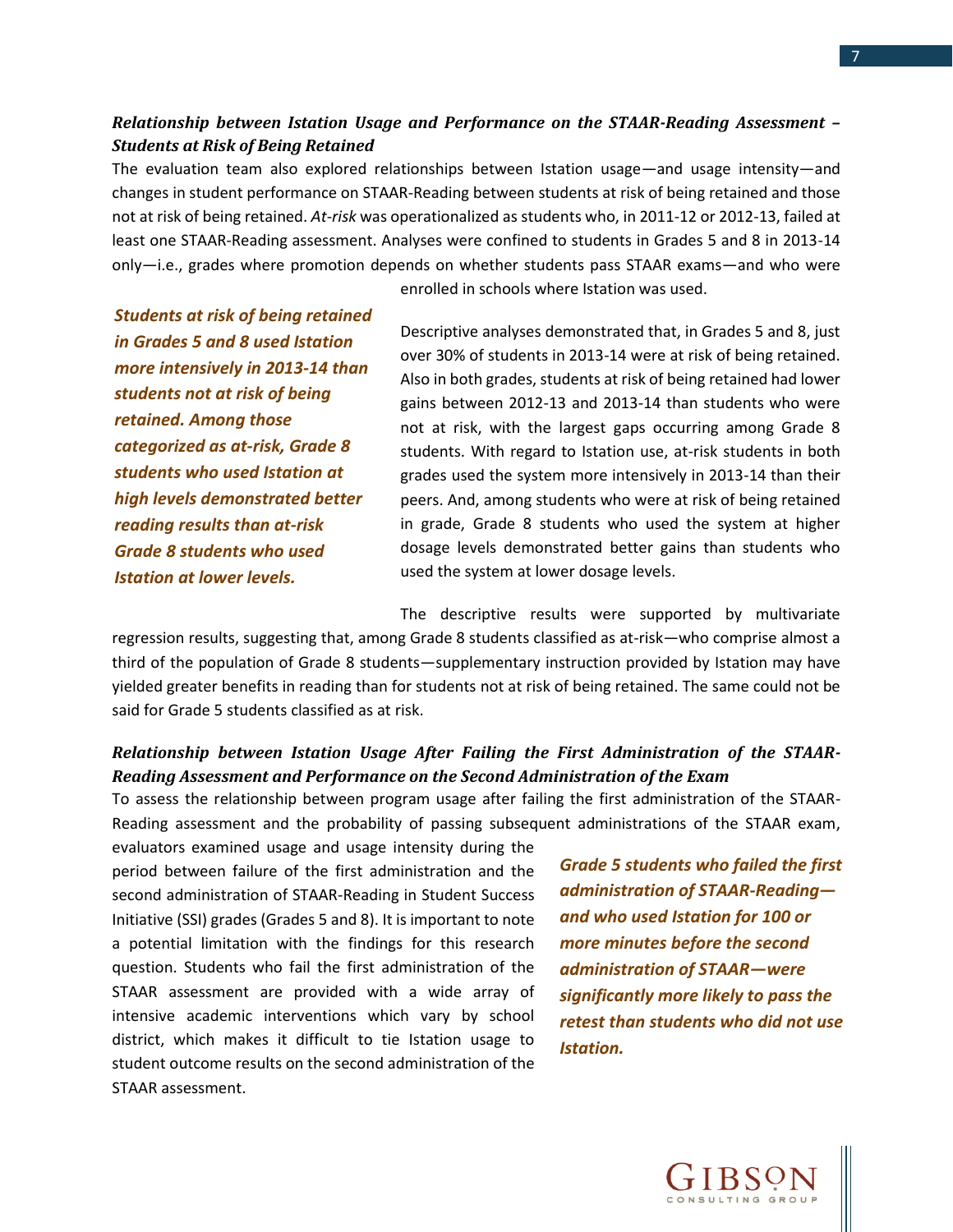Descriptive usage patterns varied by grade, with approximately 22% of Grade 8 students who failed the first administration using Istation in the period between the first and second administrations, compared to 50% of Grade 5 students. Intensity of usage among Grade 5 students who failed the first administration of Grade 5 STAAR-Reading was nearly three times higher than Grade 8 students (65 minutes compared to 21 minutes). Among students who used the system—relative to those who failed the first administration and did not use the system—the passing rate for Grade 5 Istation users was roughly three percentage points higher than students who did not use the system (41% compared to 38%). Alternatively, Grade 8 Istation users had comparable passing rates to non-users (35.9% compared to 36.2%).

To control for other factors that may have impacted retest passing rates—outside of Istation use—the evaluation team conducted statistical analyses that adjusted for other student attributes.

Among Grade 5 students who failed the first STAAR-Reading assessment, students who used the system for 100 or more minutes in the period between the first and second administrations were significantly more likely to pass the retest compared to students who did not use the system. There was also a positive and statistically significant relationship between intensity of use and reading performance, suggesting that Grade 5 students who used the system more intensively in the interim period were more likely to pass the STAAR-Reading assessment.

Relationships between usage, and usage intensity, were negatively correlated with the probability of passing the second administration among Grade 8 students, although coefficients were not statistically significant.

## **Mathematics**

TTM is a supplemental mathematics program that provides web-based adaptive instruction in an animated environment that is designed to improve students' understanding of critical math concepts and problem-solving skills. TTM includes instructional materials that cover math content for Grades 3-Algebra I. TTM is offered free-of-charge to Texas public school students in Grades 3-8 as part of the Texas SUCCESS program. TTM includes a diagnostic assessment tool that maps out a learning pathway based on students' individual academic needs and students' pathways are adjusted in response performance on quizzes given at the completion of lessons. The TTM vendor suggests that students attempt a minimum of 5 lessons but recommend students attempt 10 or more lessons.

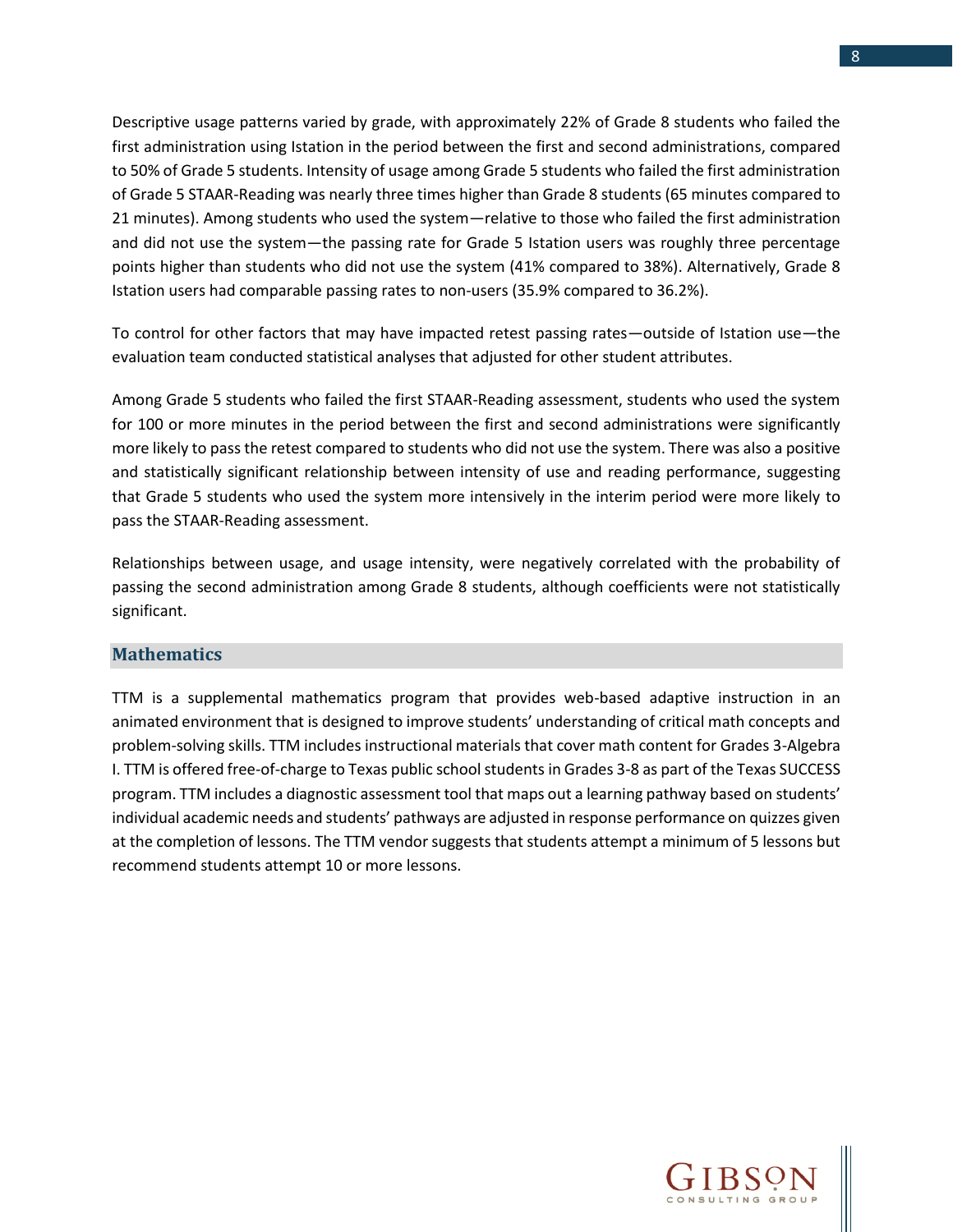#### **TTM System Usage and Implementation**

Over 63% of students in Grades 3-8 across the state had no record of TTM usage in 2013-14. <sup>6</sup> Of those students who logged into TTM, the vast majority completed at least one session, with use of the system decreasing by grade level. Forty-three percent of Grade 3 students and 44% of Grade 4

*Usage of Think Through Math decreased by grade level, with the lowest proportion of users in Grade 8.*

and 5 students completed at least one TTM lesson as compared to just 21% of Grade 8 students, 23% of Grade 7 students and 29% of Grade 6 students.

System usage also varied widely across school characteristics and student groups. For example, a higher percentage of students in Title I schools attempted the recommended threshold of at least five TTM sessions (78% versus 73%, Title I versus non-Title I respectively), while a higher percentage of non-Title I students passed at least five lessons (52% versus 47%, non-Title I versus Title I respectively). Schools rated as *Improvement Required*, Charter Schools and schools in Rural, Non-Metropolitan Fast Growing, and Non-Metropolitan Stable Growth districts also used the system at higher rates than other campuses.

*There was broad use of Think Through Math across student populations. Students did not appear to be systematically selected to use the Think Through Math system based on specific characteristics.* 

 $\overline{a}$ 

Based on the TTM usage data, schools and teachers did not systematically identify students for the TTM intervention based on students' prior performance. There was little or no descriptive relationship between 2012-13 STAAR-Mathematics assessment scores and the number of TTM lessons attempted during the 2013-14 school year. The same was true considering other student characteristics, such as 2012-13 grade retention status, ELL status, and student demographic characteristics.

To gain a better understanding of reasons for variation in TTM usage across Texas campuses, the evaluation team conducted telephone interviews with mathematics interventionists responsible for implementing TTM and other mathematics programs in their respective districts and schools. Over three quarters (78%) of campus staff interviewed indicated that they experienced some barriers when attempting to implement the TTM program at their schools. The most common barriers included not having enough computers (35%), not having enough time in the daily schedule (26%), and technology issues (23%).

In addition to inquiries regarding supports for TTM implementation, the research team asked interviewees about various professional development offerings related to the program. Trainings for TTM were made available to district and campus staff across the state in both the 2012-13 and 2013-14 school years. In



<sup>6</sup> Approximately 72% of students were accounted for when the evaluation team matched TTM and TEA Public Education Information Management System (PEIMS) data files. This excluded students who registered for TTM but never completed lessons. This is important, because approximately 28% of students from the TTM registration roster could not be linked back to TEA administrative records due to missing or erroneous student identification numbers. This, most likely, led to an underreporting of the number of students who used the system.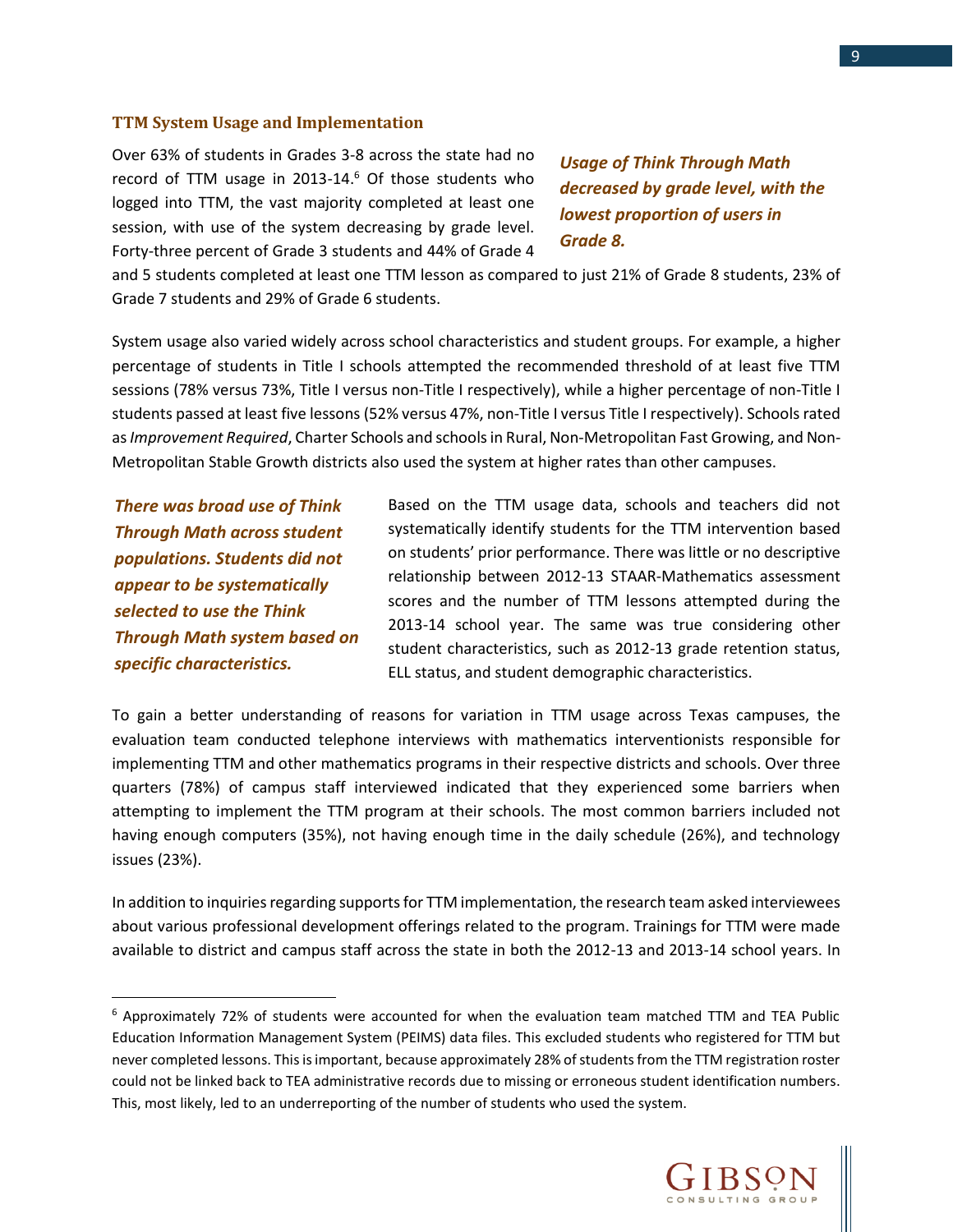total, approximately 438 school district and charter school organizations—representing 43% of districts in the state—took advantage of these trainings. ESC 20 (San Antonio) also served a technical support function for districts and campuses that had questions about the programs. Training did not appear to be a major issue for TTM implementation, as the majority of interviewees (60%) felt that the training they received was sufficient for them to use the system effectively. However, staff at middle schools (69%) were more likely than staff at elementary schools (52%) to state that the TTM-related training was sufficient. The majority of campus mathematics interventionists interviewed in spring 2014 (76%) indicated that staff at their campuses were trained on how to use the TTM program. Not surprisingly, campuses using the TTM system heavily were more likely (87%) to indicate their staff had been trained on the system relative to moderate (66%) or low TTM usage (74%) campuses. District staff also appeared to be generally satisfied with the quality of training received from TTM; however, they felt the training could have targeted specific system features that would have benefitted teachers more.

Considering actual implementation, campuses made the bulk of decisions regarding the nature of TTM use. The TTM program offers both curricular and assessment functionality. Across all campuses, almost half of interviewees noted using just TTM curricular resources. An equal proportion of interviewees noted using both the curricular and assessment-based functions of TTM. Almost three quarters of interviewees noted the system was typically used to support regular classroom instruction. There were also notable differences between elementary and middle schools in the settings in which TTM was used—that is, almost half of middle schools used TTM in computer labs while the same was true of 33% of elementary schools, where TTM was most commonly used in blended classroom settings (i.e., classrooms with dedicated computers). Despite usage results demonstrating that overall TTM use did not seem to be targeted toward specific groups, some middle school staff reported that they identified students for the TTM intervention based on prior STAAR performance on standardized assessments.

Outside of TTM, most district- and campus-level staff reported using other strategies or programs to support students in meeting SSI grade promotion requirements. With regard to other mathematics programs, only 18% of schools reported using TTM exclusively as supplementary math program, while 82% of schools indicated that they used at least one other mathematics program. Considering whether these other programs were coordinated with TTM, less than half of interviewees indicated that this coordination occurred, citing a

*Instructional staff needed to implement Think Through Math was sufficient, however a shortage of technological resources to implement an online program may have been an issue at some campuses.*

lack of time and scheduling difficulties as reasons for the lack of coordination. Despite differences in support staffing levels, at both the campus- and district-levels, most interviewees noted that their schools had sufficient instructional staff to implement mathematics programs. There was less consensus about whether campuses had sufficient computer access and technological resources to implement online mathematics programs, particularly among campuses that registered low and moderate TTM usage in 2013-14.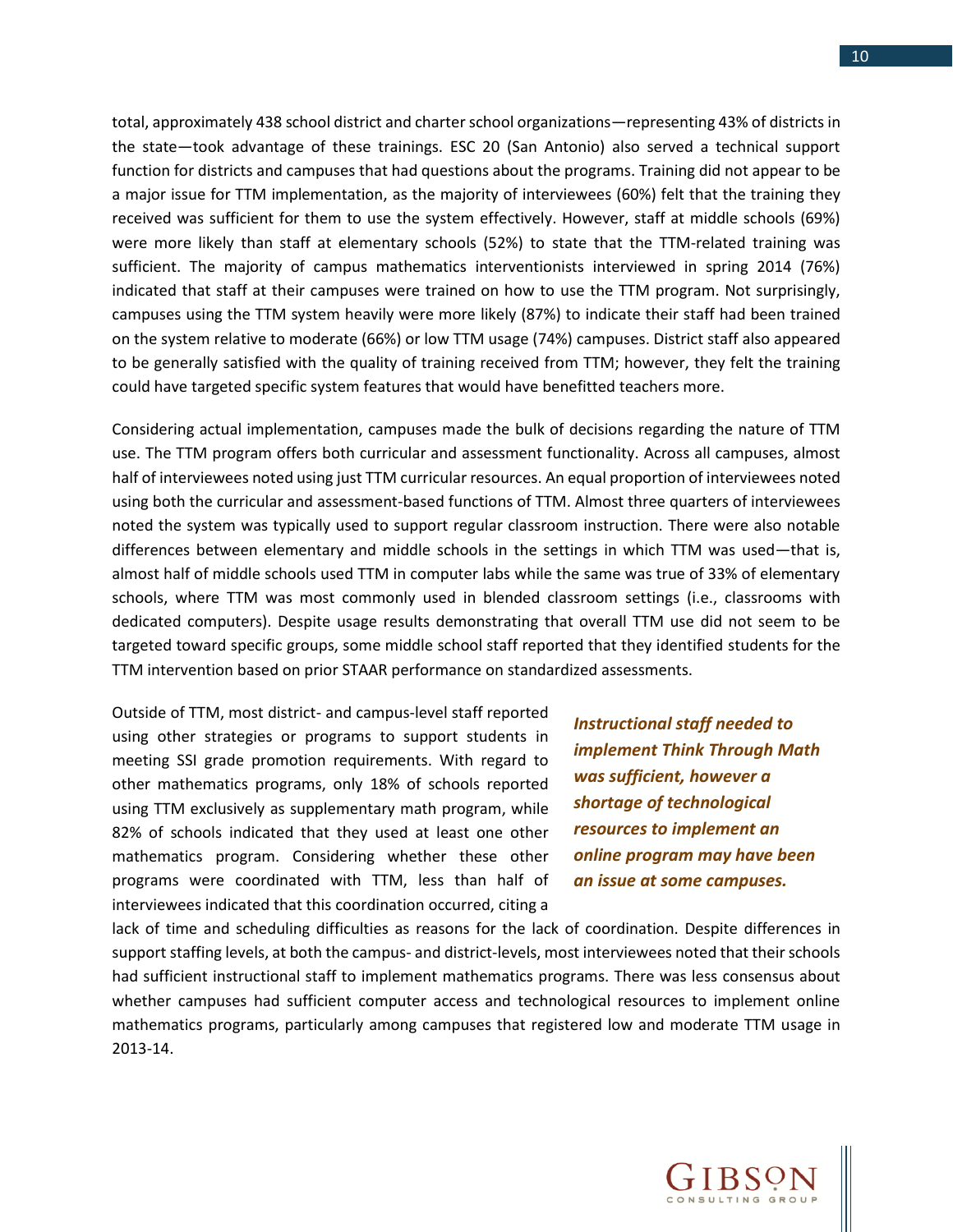#### **TTM Student Outcomes**

#### *TTM Lesson Performance*

To examine relationships between TTM usage levels and progress within the TTM system, the evaluation team first assessed the TTM assessment passing rates, overall and by different student groups. Overall, 94% of TTM users attempted at least one lesson in 2013-14, though passing rates were higher among elementary students (96% to over 99%) depending upon grade level) than middle school students (85%-90%) depending upon grade level). Of all

*Overall, 94% of students who used Think Through Math passed at least one lesson in 2013-14, and of all lessons attempted approximately 43% were passed across students in Grades 3-8.* 

lessons attempted in 2013-14, roughly 43% were passed, with similar passing rates across elementary and middle grades. Average passing rates across all grades were lowest among students with the lowest number of TTM lessons attempted (1 to 4 lessons) and highest among students attempting 20 or more lessons.

Analyses also considered passing rates by student groups. Across all grades, passing rates were lower among students identified as ELL and economically disadvantaged. There were also gaps in passing rates by race/ethnicity, with Asian students having the highest passing rates and African American and Hispanic students having the lowest. Across all student groups, with the exception of Grade 7, passing rates were highest in August. In subsequent months, passing rates either declined or plateaued.

*Across all Think Through Math lessons attempted by students in Grades 3-8, one third were remedial or retaken lessons.* 

Students' progress in using TTM was defined as a function of whether students remained on prescribed TTM lesson pathways (on path) or had to repeat lessons or take remedial lessons. Across all lessons attempted in 2013-14, almost two thirds were considered on path, with the remaining split

between remedial or retaken lessons. Of those students who did have to take at least one remedial lesson—or retake a lesson—the majority of elementary (95%) and middle school (85%) students were able to get back on path.

Last, the relationship between TTM usage levels and associated passing rates and successful progress on TTM lessons were examined. There was not a consistent relationship between the number of attempted lessons (i.e., the primary TTM usage metric) and a students' ability to successfully progress through the TTM system for students attempting the most common types of lessons (i.e., lessons assigned to students based on their performance within the system or lessons designed to provide students with remedial instruction).

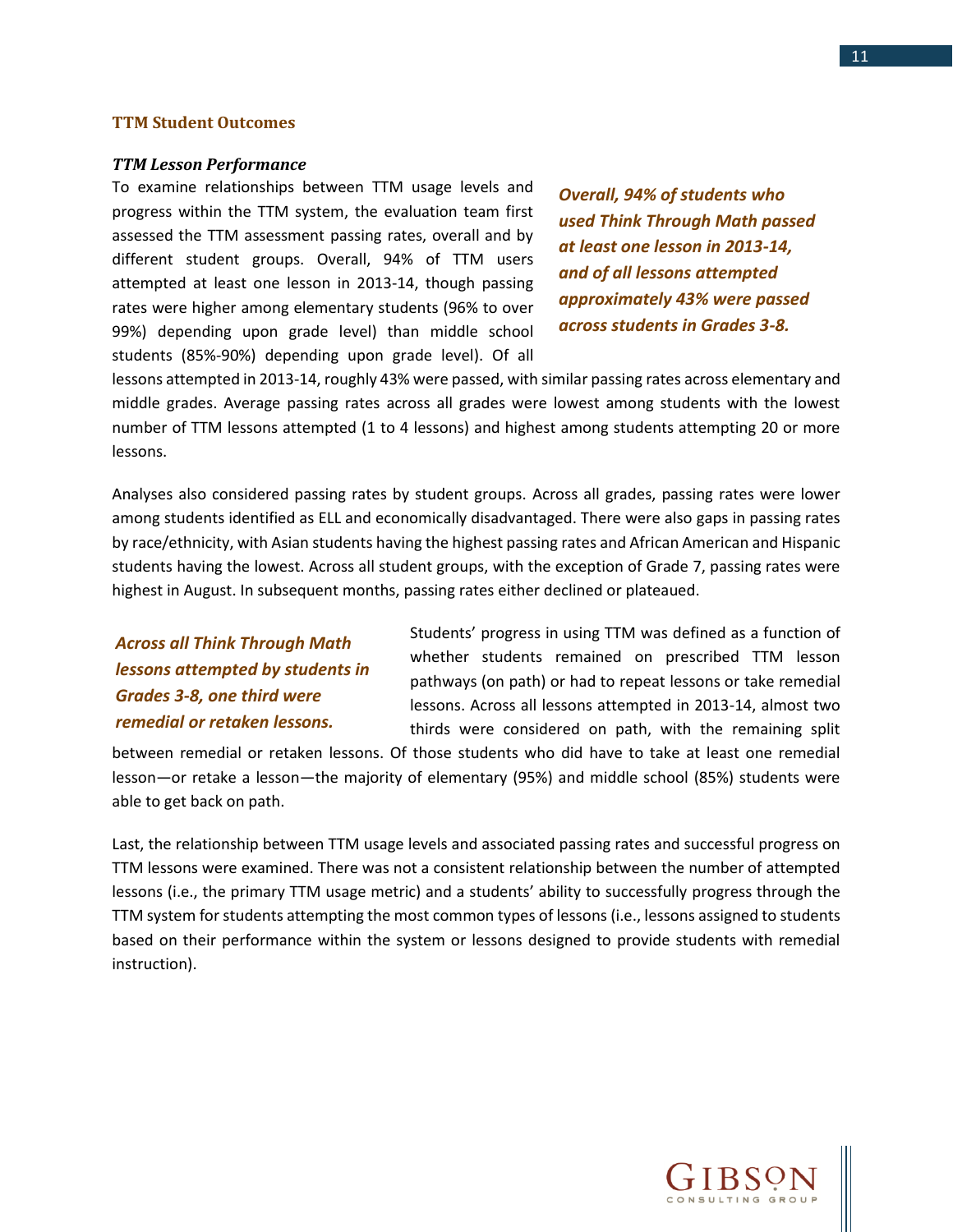*Relationship between TTM Usage and Performance on the STAAR-Mathematics Assessment* Because descriptive analyses did not account for other observable factors that can also influence student achievement, statistical models were designed to take into account other factors (student-level and school-level) when considering direct relationships between TTM use and mathematics gains.

## *Advanced statistical modeling, accounting for other observable factors that may influence student outcomes*—*such as students' prior STAAR-Mathematics performance*—*showed that students in Grades 3-8 who attempted 20 or more Think Through Math lessons had statistically significant higher STAAR-Mathematics scores than non-users.*

Several different methods of measuring achievement outcomes and TTM use were included in the models to more accurately reflect the nature of changes in student performance and the manner in which TTM was used. In particular, the results below reflect the most precise measurement of student mathematics outcomes, which controlled for differences in students' 2012-13 STAAR-Mathematics performance.

Across different model specifications and different categories of program participation and mathematics outcomes, multivariate analyses demonstrated that TTM users in Grades 3-8 who used the system more frequently—particularly those who attempted 20 or more lessons—had STAAR-Mathematics gains that were significantly and substantively greater than non-users. However, among students who used the TTM program at low levels (i.e., those who attempted between 1 and 4 lessons), smaller gains in 2013-14 were observed.

The evaluation team also explored the extent to which the number of TTM lessons passed—relative to the number of lessons attempted—was associated with STAAR-Mathematics outcomes. Among all TTM users—both students who used the system above and below the five-lesson threshold, STAAR-Mathematics scores improved as TTM lesson passing rates increased. This implies that students' success in passing TTM lessons was positively related to students' performance on STAAR-Mathematics tests.

*Passing Think Through Math lessons was positively related to student performance on STAAR-Mathematics tests, meaning that passing Think Through Math lessons was an important indicator of readiness for STAAR-Mathematics content.* 

## *Relationship between Consistency and Timing of TTM Usage and Performance on the STAAR-Mathematics Assessment*

*Consistent usage of Think Through Math at the recommended threshold—five or more lessons completed per month—was associated with statistically significant gains on STAAR-Mathematics, particularly among middle school students.*

To assess relationships between the consistency and timing of TTM usage throughout the school year and mathematics outcomes, three additional measures of TTM usage were created: usage *continuity* throughout the school year, usage *proximity* to the STAAR test administration in April, and the *proportion of use*  concentrated into the three months before the test was administered.

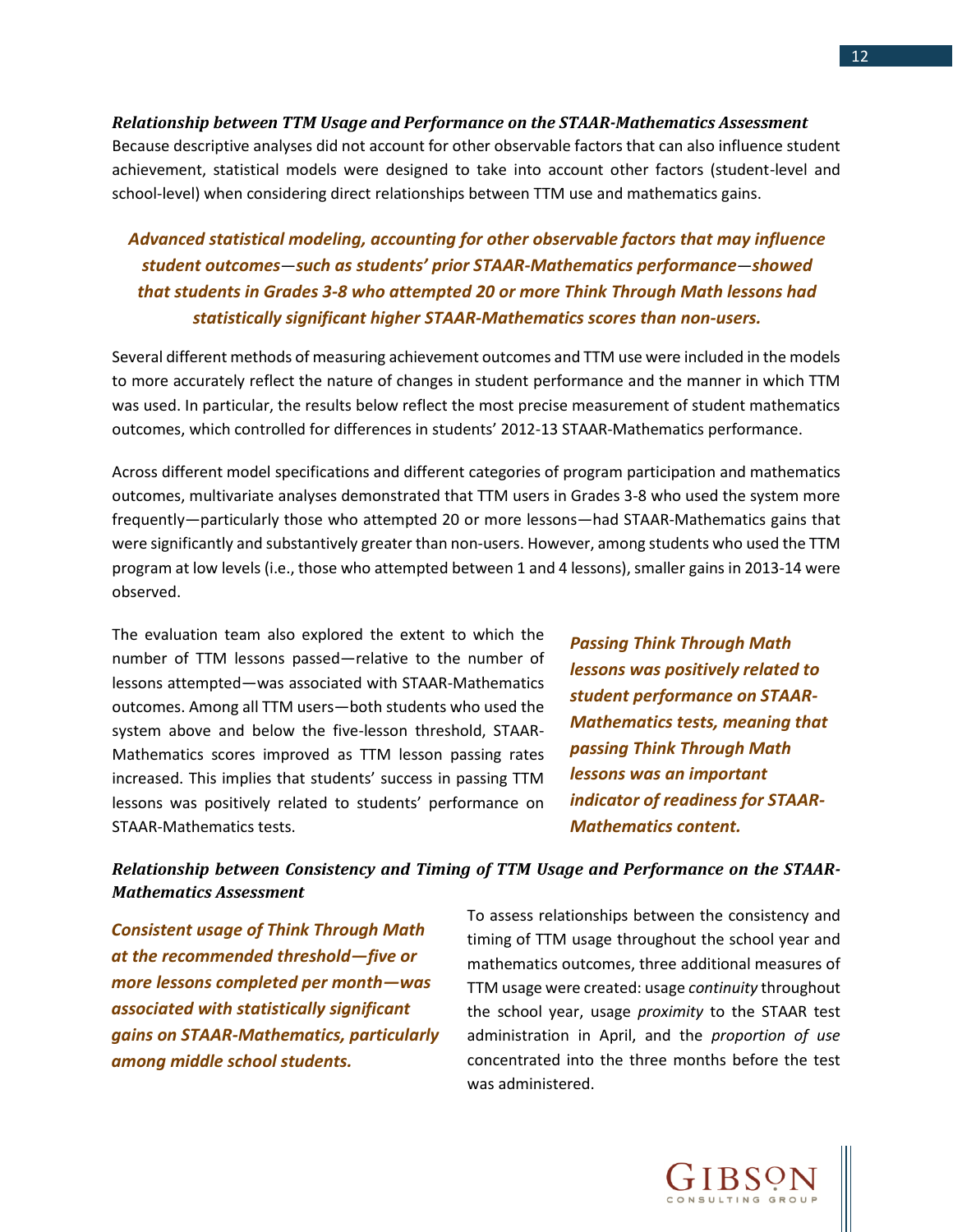Of the three measures, usage continuity had the strongest, statistically significant, positive associations with STAAR-Mathematics performance gains, particularly among middle grade students. For example, six months of five or more TTM was associated with larger gains in mathematics performance among Grade 8 students.

With regard to usage proximity to the STAAR-Mathematics test, positive, statistically significant associations emerged across all grades between mathematics gains and each additional lesson attempted in the month

*Across Grades 3-8, using Think Through Math in close proximity to STAAR administration was associated with small but positive gains on STAAR-Mathematics tests.*

before STAAR administration. Statistically significant relationships between usage concentrated in the three months before STAAR and standardized gains were found among middle grade students, though the magnitude of these associations was quite small. The proportion of usage concentrated in the three months before STAAR was not significantly associated with mathematics gains in Grade 4.

### *Relationship between TTM Usage and Performance on the STAAR-Mathematics Assessment – Students at Risk of Being Retained*

The evaluation team also explored relationships between TTM usage and changes in student performance on STAAR-Mathematics between students at risk of being retained and those not at risk of being retained

*For students at risk of being retained in grade, the relationship between Think Through Math usage and STAAR-Mathematics results were inconsistent. A small positive association with system usage emerged in Grade 5 and a small negative relationship was found in Grade 8.*

in Grades 5 and 8.<sup>7</sup>

Results of these analyses were somewhat mixed. Grade 5 students at risk of being retained, who attempted relatively low numbers of TTM lessons (between 5 and 9 lessons) during the 2013-14 school year, performed better on the 2013-14 STAAR-Mathematics assessment than students attempting comparable numbers of TTM lessons

who were not at risk of being retained.<sup>8</sup> However, for Grade 8 students at risk of being retained, there was a negative, statistically significant relationship between TTM use and mathematics gains compared to students not at risk of being retained, but only for those attempting 15-19 lessons.

 $\overline{\phantom{a}}$ 



<sup>&</sup>lt;sup>7</sup> Similar to the Istation analysis, at-risk was operationalized as students who, in 2011-12 or 2012-13, failed at least one STAAR-Mathematics assessment, which resulted in roughly one third of students in both grades being classified as at-risk.

<sup>8</sup> There was no effect for students attempting 10 to 20 lessons.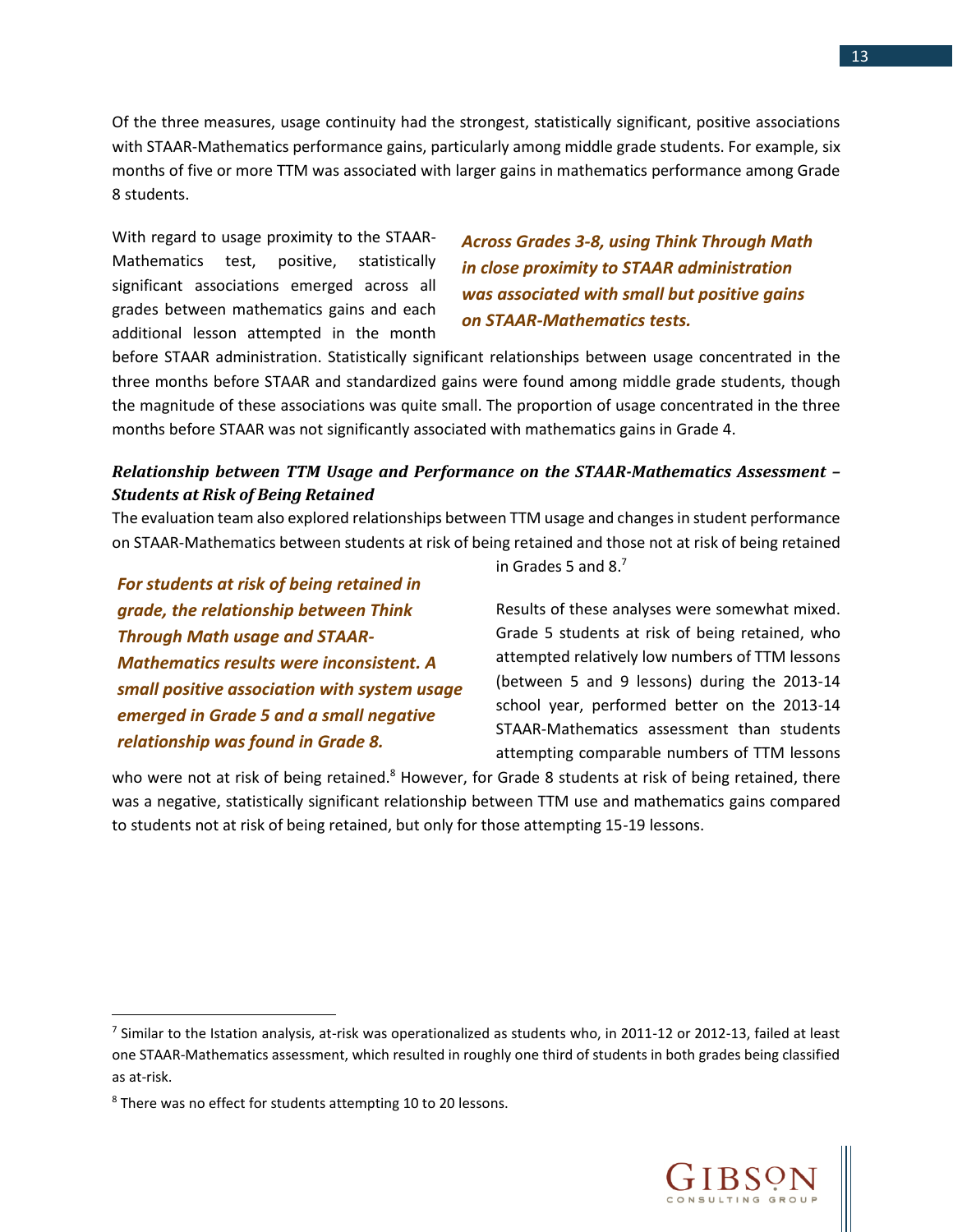*Relationship between TTM Usage after Failing the First Administration of the STAAR-Mathematics Assessment and Performance on the Second Administration of the Exam*

To assess the relationship between program usage after failing the first administration of the STAAR-Mathematics assessment and the probability of passing subsequent administrations of the STAAR exam, evaluators examined usage and usage intensity during the period between failure of the first administration and the second administration of STAAR-Mathematics in SSI grades (Grades 5 and 8). $9$ 

Descriptive usage patterns varied by grade, with approximately 14% of Grade 8 students who failed the

*Grade 5 students who failed the first administration of STAAR-Mathematics and attempted 15 or more Think Through Math lessons before the second administration of STAAR were significantly more likely to pass the STAAR retest than students who did not use Think Through Math.* 

first administration using TTM in the period between the first and second administrations, compared to 29% of Grade 5 students. Grade 5 students who failed the first administration of STAAR-Mathematics completed over two times as many TTM lessons between the first and second administrations of the test as Grade 8 students (2.3 compared to 1 attempt). Among students who used the system—relative to those who failed the first administration and did not use the system—the STAAR-Mathematics retest passing rates for both Grades 5 and 8 TTM users were 3 percentage points higher (45% versus 42% in Grade 5)

*Grade 8 students who failed the first administration of STAAR-Mathematics and attempted between 1 and 9 Think Through Math lessons before the second administration of STAAR were significantly more likely to pass the STAAR retest than students who did not use Think Through Math.* 

 $\overline{\phantom{a}}$ 

compared to students who did not use the system after failing the first administration.

To control for other factors that may have impacted retest passing rates—outside of TTM use—the evaluation team analyzed statistical models to determine whether passing the second administration STAAR-Mathematics tests was associated with TTM usage, while adjusting for other student attributes.

Among Grade 5 students who failed the first STAAR-Mathematics assessment, students who attempted 15 or more lessons in the period between the first and second

administrations were significantly more likely to pass the retest compared to students who did not use the system. There was no statistically significant increase in the probability of passing STAAR upon retake among students with between 1 and 14 lessons attempted.

Among Grade 8 students who failed the first STAAR-Mathematics assessment, students who attempted between 5 and 9 lessons during the period between the first and second administration were significantly

<sup>&</sup>lt;sup>9</sup> Similar to the limitation expressed for Istation, It is important to recognize that students who fail the first administration of the STAAR assessment are provided with a wide array of intensive mathematics interventions which vary by school district. Therefore, in addition to TTM, a variety of factors and interventions may be contributing to student performance on the second administration of the STAAR-mathematics assessment.

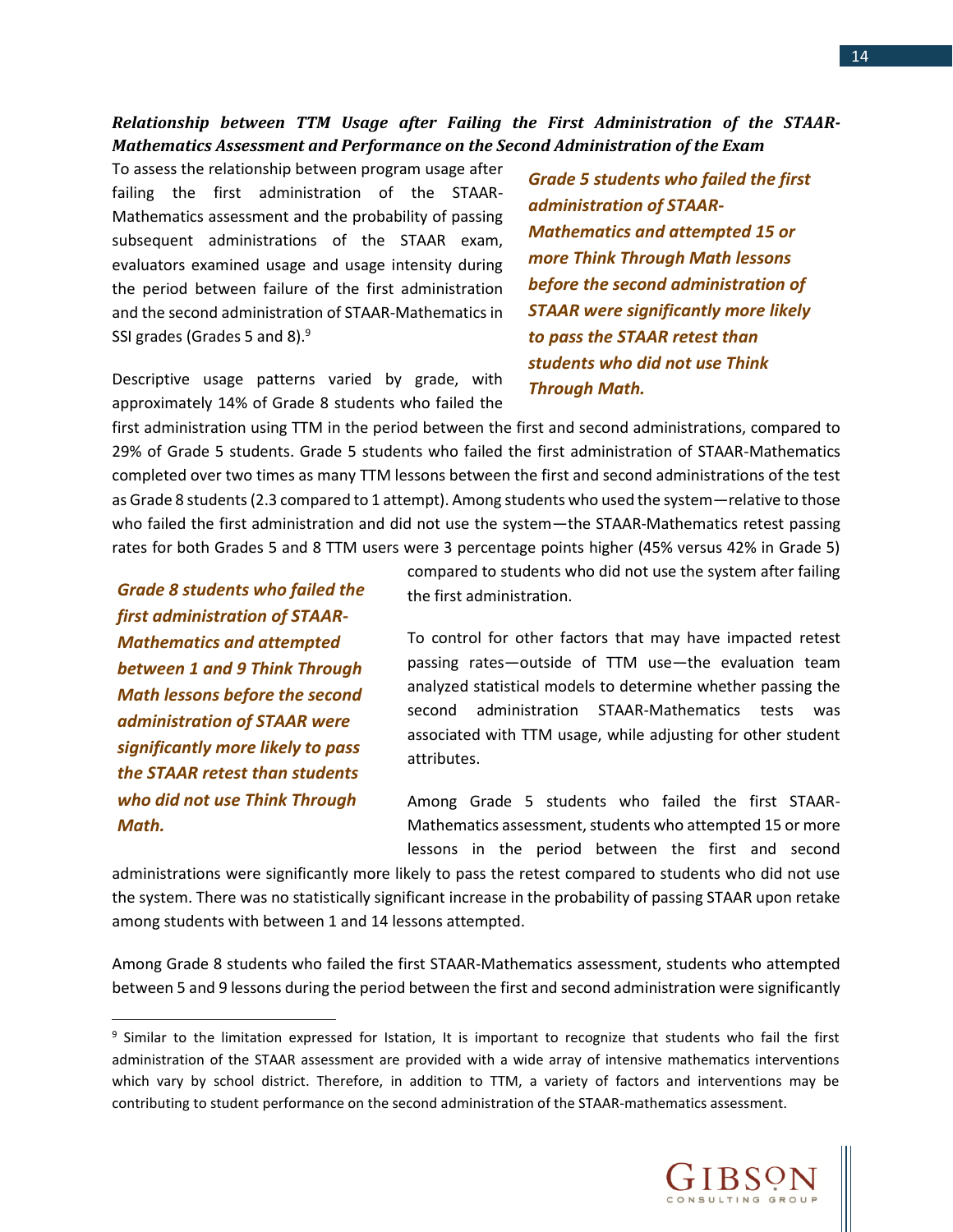more likely to pass the retest compared to students who did not use the system. There was no statistically significant increase in the probability of passing STAAR-Mathematics upon retake demonstrated among students with more than 15 lessons attempted.

## **Study Limitations**

It is critical to consider the following important caveats related to this study's methodology when considering implications of the results discussed above, and as presented in the rest of this report:

*Non-Random assignment of students to the SUCCESS interventions:* Through Texas SUCCESS, all public schools in the state had access to Istation and TTM. While this meant that all schools had the benefit of access to these programs designed to support teaching and learning, it also meant that there was not a group of students who *did not* have access to the systems, whose reading and mathematics achievement could be compared to students who *did* have such access. In other words, all schools' access to the systems prevented the evaluation team from comparing reading and mathematics outcomes from a *treatment group*, or students who had access to the programs, to a *control group*, or students who did not. If this condition had been a part of SUCCESS implementation—particularly if students had been randomly assigned to treatment or control groups—it would have been possible to say that the two groups were statistically equal at the start of the program. In this case, any differences in their achievement afterward would be attributable to the one condition that differentiated the groups (i.e., whether they had access to SUCCESS interventions or not).

Because students were not randomly assigned to participate in either Istation or TTM, a key challenge in this evaluation was to use the next best analytic and methodological strategy to estimate the effects of Texas SUCCESS. Since there were many differences between students who used Istation and TTM besides just whether they used the programs or not—the evaluation team used statistical approaches to control for those differences as much as possible when determining the influence of these programs on reading and mathematics achievement.

In some ways, these efforts allowed evaluators to approximate conditions of random assignment; however, they also relied on the assumption that controls used in the statistical analyses captured the important differences between students who used the programs and those who did not. Unfortunately, because all factors that influence student achievement cannot be measured, it is impossible to test the extent to which this assumption actually holds true. Ultimately, this threatens the "internal validity" of the findings—that is, the confidence that the reported effect of program participation on student achievement represents the *true* effect of the program. What can be said, then, is that the reported estimates of program effects represent the influence of Texas SUCCESS interventions on student achievement, after many other observable factors that also influence student achievement have been taken into account.

*Unmeasured teacher quality:* The research team did not have access to information about the teachers to whom students were assigned during the period of this evaluation. This is a source of potentially omitted bias, because system usage and usage intensity may be related to teacher quality, or other

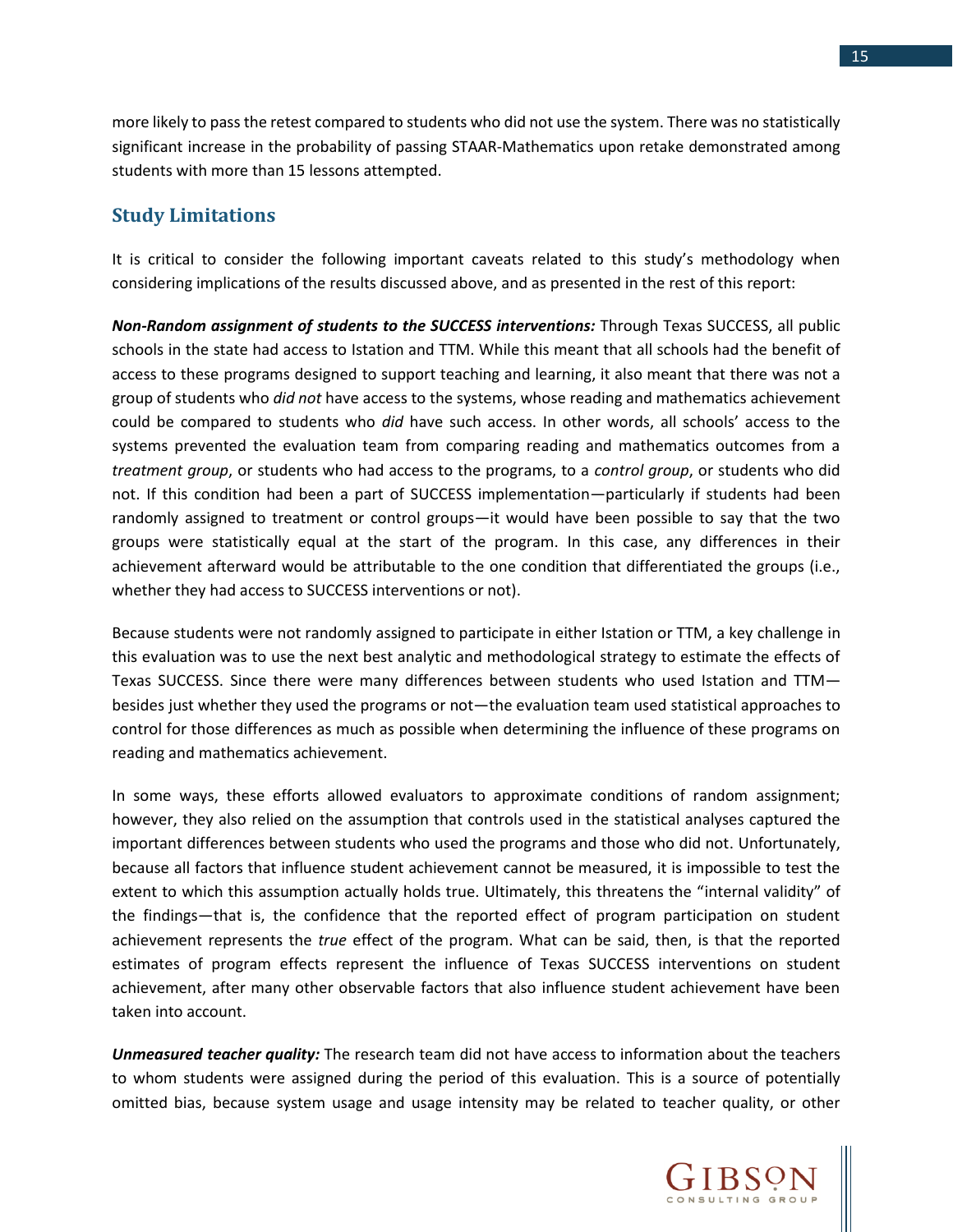important attributes of teachers, classroom activities, or contextual features of schools and districts. For instance, if students who were assigned to less effective teachers were also more likely to use either Texas SUCCESS program, lower student test score gains among those students could be attributed to their use of Istation or TTM, rather than to the fact that they may have received poor instruction. This is but one example supporting the notion that—given a lack of information on teacher quality—caution should be used when attributing achievement outcomes to Texas SUCCESS programs.

*Missing information about the types of supplemental instruction or interventions students received:* Schools and districts implement a plethora of interventions and supplementary services to improve their students' academic outcomes. The research team did not have any systematic information on the other types of supplementary instruction or services participants and non-participants received. This is important, particularly because the assumption underpinning the research design and multivariate analyses is that the difference in outcomes between participant students and non-participants represents the difference between students who use a Texas SUCCESS program compared to students under the "business as usual" condition, or those students who received the typical assortment of program supports and interventions that were available to students who were not Texas SUCCESS participants. This assumption may not hold if, for instance, students who were assigned to use a Texas SUCCESS program were also given a number of other interventions that may have neutralized, or complemented, the effect of either Texas SUCCESS intervention on student performance. Thus, the estimate of the effect of program participation may be impacted by a number of other interventions that are unmeasured in the evaluation.

*Unmeasured differences between participating and non-participating students*: Despite best efforts, including comparing within-student changes in performance between participating and non-participating students while controlling for other fixed and varying student-level characteristics, supplementing this design with propensity score reweighting based on observable characteristics, and confining the analytic sample to campuses with registered students, no guarantee can be made that participants and nonparticipants are identical with the exception of their exposure to the SUCCESS program. This is a fundamental, and unavoidable, challenge confronting any attempts to draw inferences about the effect of a social phenomenon (such as an academic intervention) using observational data where students were not randomized to receive, or not receive, treatment. If these unmeasured, or omitted, factors are correlated with program participation or the outcome, the estimates of the effect of program intervention are biased. See Gelman and Hill (2007) and Angrist and Pischke (2009) for accessible discussions of this source of bias.

**Error in the measure of student participation in Texas SUCCESS during the 2012-13 school year:** Program participation and usage data were obtained from both Istation and TTM for the 2012-13 school year. However, school district staff were not required to use unique student identification numbers for students who were uploaded to each vendor's registration system until the 2013-14 school year. Consequently, the match rate between TEA administrative records and the registration and usage information from each vendor was weaker in 2012-13 compared to 2013-14, and it varied systematically between vendors and across grade levels. Thus, students who participated in 2012-13 but who did not have a unique student identification number in the Istation and TTM systems would not be identified as having participated in